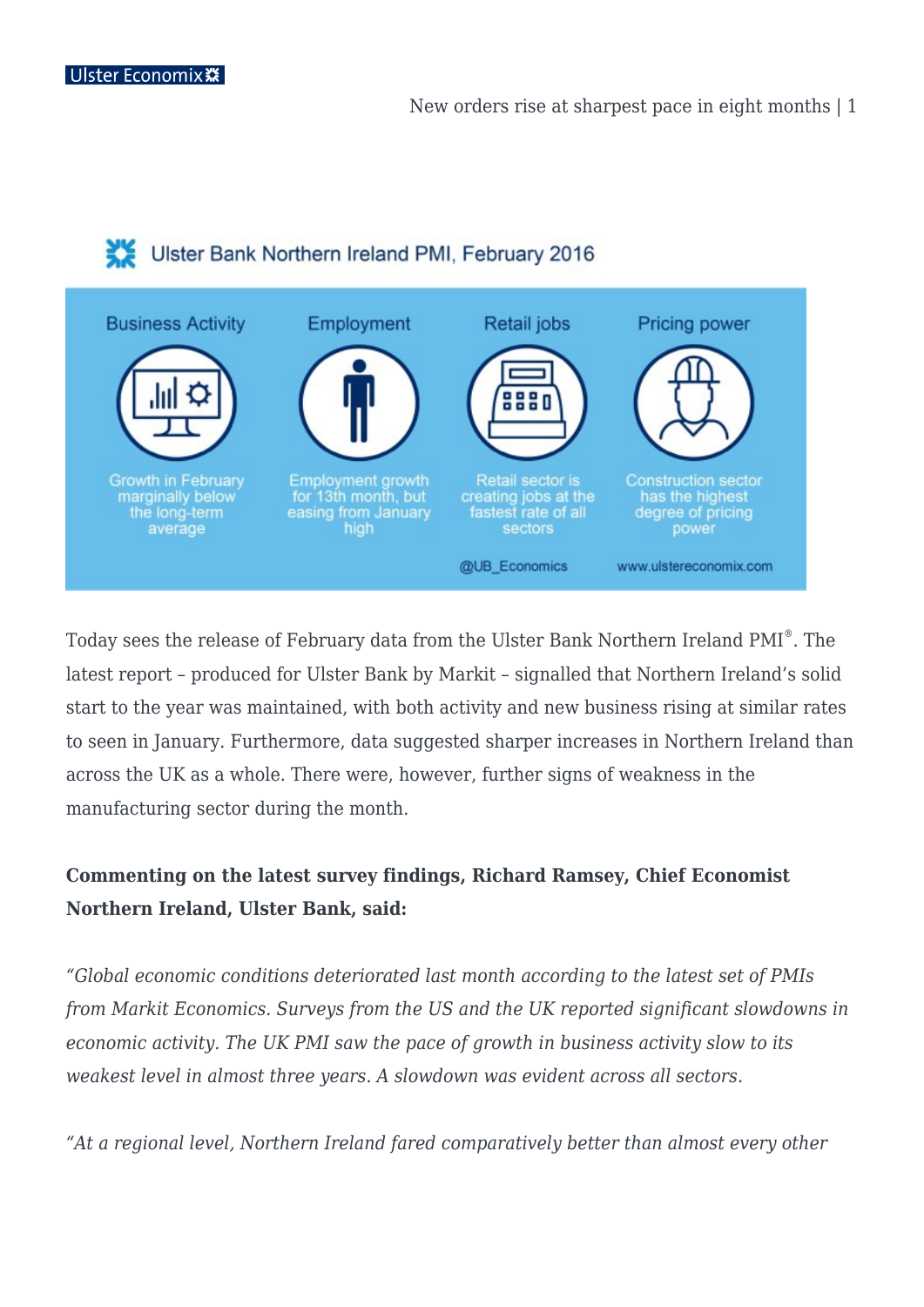New orders rise at sharpest pace in eight months | 2

*UK region. Local firms reported a slight moderation in the pace of growth in output relative to January's 16-month high. However, unlike the UK, the rate of growth was still broadly in line with the long-term average that pre-dated the downturn. The slowdown in the rate of job creation was more marked but remained above the pre-downturn longer-term average.*

*"Encouragingly, Northern Ireland's private sector reported a pick-up in new orders growth, with new business rising in February at its fastest rate in eight months. Furthermore, this compared favourably to the UK's growth rate. Rising demand from the Republic of Ireland was cited as a factor by a number of respondents, which explains the growth in export orders. This is not surprising, given the recent bout of sterling weakness against the euro. A weaker currency is one factor leading to higher input cost inflation. However, the primary driver behind rising input costs is higher wages. Meanwhile the pick-up in demand has restored an element of pricing power for local firms within the construction and service industries. Indeed, service sector firms reported their largest increases in prices last month since September 2008.*

*"At a sector level, local manufacturing continues to struggle, with output, new orders and staffing levels all declining last month. According to the PMI, Northern Ireland's manufacturing sector is enduring more difficult conditions than its counterparts in Great Britain. Conversely, Northern Ireland's service sector is outperforming its UK equivalent. Service sector activity accelerated to a 19-month high in February with new orders growth slowing, but still expanding at robust rates of growth. Meanwhile Northern Ireland's construction firms are still reporting growth in output, new orders and employment, albeit the bulk of this activity remains in Great Britain. However, February's marked pick-up in new orders – its fastest rate in 18-months – is likely to reflect improving conditions within the Northern Ireland market. Retailers continue to enjoy favourable conditions and the fastest rate of employment growth of all sectors.*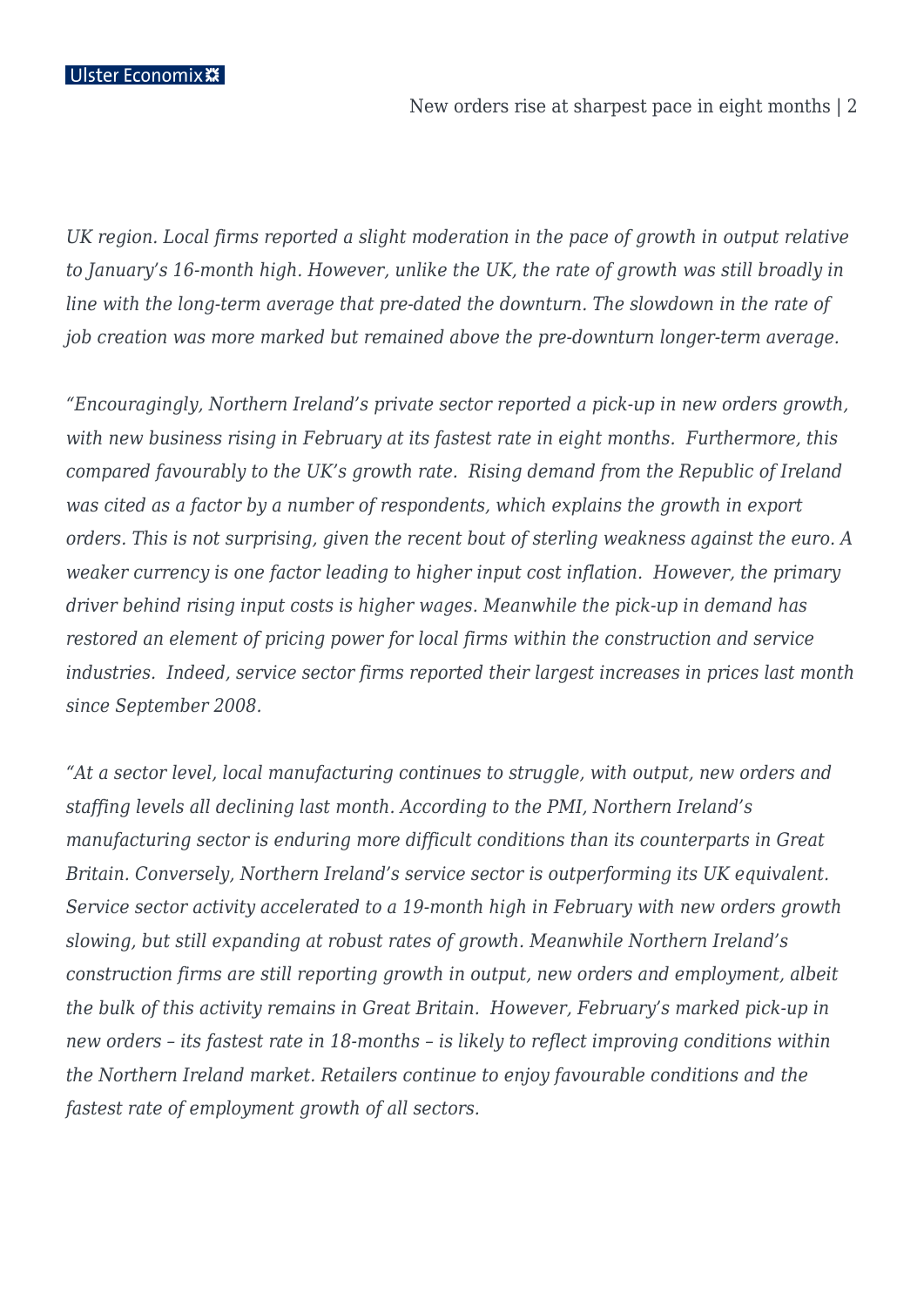*"It should be remembered however that whilst Northern Ireland is currently enjoying stronger rates of growth than the UK as a whole, this is from a lower base and is at least in part due to us playing catch-up. Northern Ireland's recovery until now has been slower and is therefore at a less advanced stage. Whether the current strong rates of growth can be sustained remains to be seen, with a number of factors creating uncertainty on the horizon."* 

## **The main findings of the February survey were as follows:**

- The headline seasonally adjusted Business Activity Index pointed to a tenth consecutive monthly increase in output across the Northern Ireland private sector, with the rate of growth only slightly weaker than January's 16-month high. Moreover, the rise in activity in Northern Ireland was faster than the UK average for the first time since July 2014. Three of the four monitored sectors saw activity increase, led by services. On the other hand, manufacturing production decreased for the first time in three months. The rate of growth in new business ticked up in February and was the fastest since June last year. New export business returned to growth in February, with the Republic of Ireland a particular source of new work.
- With new business continuing to rise, the Northern Ireland private sector saw a further increase in backlogs of work. Higher workloads led companies to increase staffing levels, marking the thirteenth successive month in which job creation has been recorded.
- Input costs increased sharply again in February, with the rate of inflation remaining much faster than the UK average. Construction and services posted the sharpest rises in input prices. Output price inflation was recorded for the fourth month running, and charges increased at the sharpest pace since March 2014.

Click to view the [full report](https://ulstereconomix.com/wp-content/uploads/2016/03/nire_pmi_1603.pdf) and detailed [infographic](https://ulstereconomix.com/wp-content/uploads/2016/03/ni-pmi-infographic-feb-16.jpg).